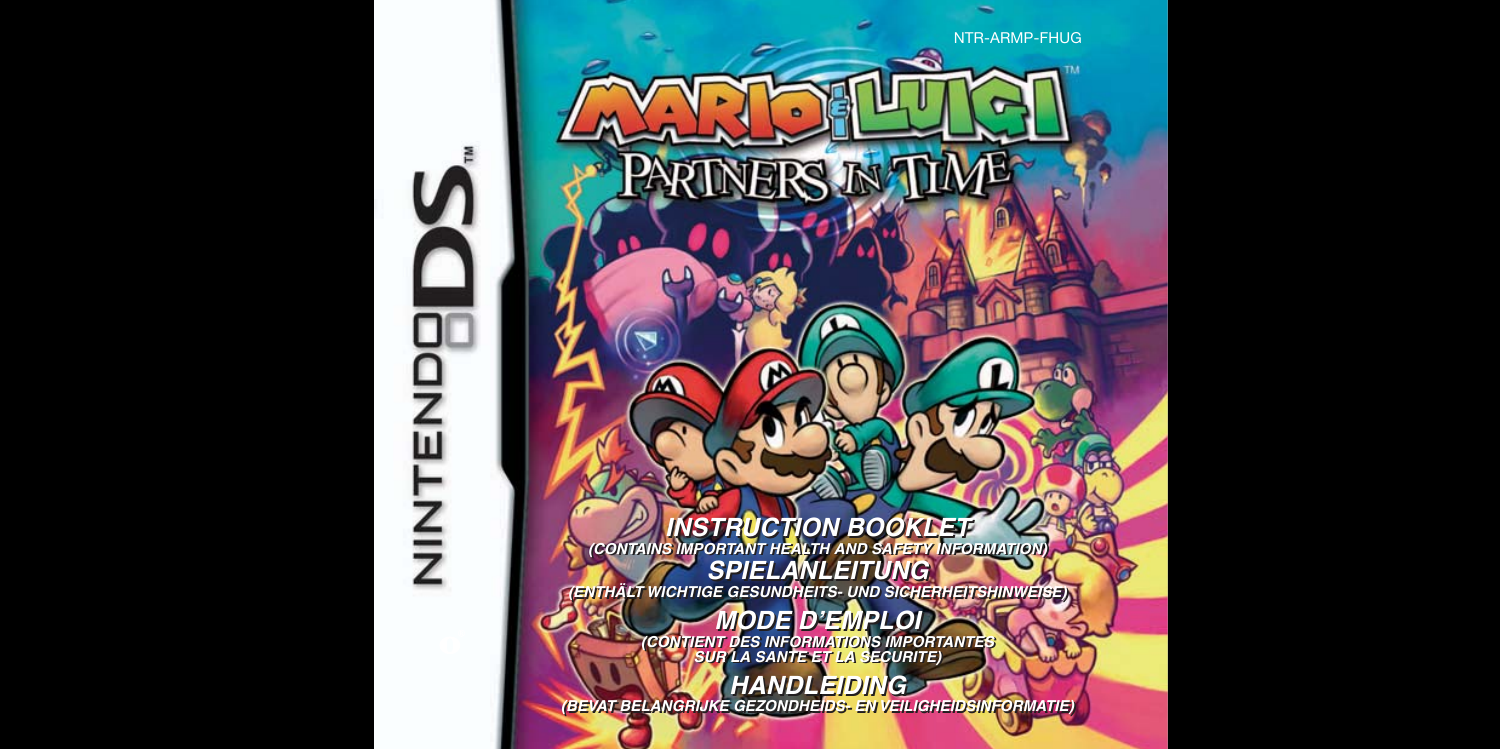### [0610/UKV/NTR]

*This seal is your assurance that Nintendo has reviewed this product and that it has met our standards for excellence in workmanship, reliability and entertainment value. Always look for this seal when buying games and accessories to ensure complete com patibility with your Nintendo Product.*



Thank you for selecting the MARIO & LUIGI™: PARTNERS IN TIME Game Card for Nintendo DS™ systems.

**IMPORTANT:** Please carefully read the important health and safety information included in this booklet before using your Nintendo DS system, Game Card, Game Pak or accessory. Please read this Instruction Booklet thoroughly to ensure maximum enjoyment of your new game. Important warranty and hotline information can be found in the separate Age Rating, Software Warranty and Contact Information Leaflet. Always save these documents for future reference.

**VIKTIGT!** Läs den viktiga hälso- och säkerhetsinformation som finns i den här instruktionsboken noga innan du använder Nintendo DS-systemet, spelkort, spelkassetter eller tillbehör. Läs den här instruktionsboken noga så att du får ut mesta möjliga av ditt nya spel. Det finns viktig information om telefonnummer i den separata broschyren med åldersgränser och kontaktinformation. Spara alltid dessa dokument för framtida bruk.

**VIGTIGT:** Læs de vigtige oplysninger om helbred og sikkerhed i dette hæfte grundigt, før du bruger din Nintendo DS, spilkort, spillekassette eller tilbehør. Vi beder dig læse denne instruktionsbog grundigt igennem, så du får så meget som muligt ud af dit nye spil. Du kan finde vigtige oplysninger om hotline og garanti i det separate hæfte Aldersgrænser og kontaktoplysninger. Gem altid disse dokumenter til senere reference.

**TÄRKEÄÄ:** Lue tässä lehtisessä olevat tärkeät terveys- ja turvaohjeet huolellisesti ennen Nintendo DS:n, pelikortin, pelikasetin tai lisälaitteen käyttöä. Lue tämä käyttöohje huolellisesti, jotta uutta peliä on mahdollisimman mukava pelata. Erillisessä Ikäluokitus-, ohjelmistotakuu- ja yhteystiedot -lehtisessä on tärkeää tietoa takuusta ja käyttötuesta. Säilytä aina nämä asiakirjat myöhempää käyttöä varten.

This Game Card will work only with Nintendo DS systems.

Det här DS-kortet fungerar endast med Nintendo DS-systemen.

Dette spilkort vil kun fungere sammen med Nintendo DS-systemer.

Tämä pelikortti toimii vain Nintendo DS -järjestelmissä.

**IMPORTANT:** The use of an unlawful device with your Nintendo DS system may render this game unplayable.

**VIKTIGT!** Om en otillåten enhet används med Nintendo DS-systemet kan det orsaka att det här spelet inte går att spela.

**VIGTIGT:** Anvendelse af ulovlige enheder med dit Nintendo DS-system kan resultere i, at dette spil ikke kan spilles.

**TÄRKEÄÄ:** Laittoman laitteen käyttäminen Nintendo DS -järjestelmän kanssa voi estää tämän pelin pelaamisen.

### **NINTENDO DS RUMBLE PAK**

THIS GAME IS DESIGNED TO USE THE NINTENDO DS RUMBLE PAK. **NINTENDO DS RUMBLE PAK** DET HÄR SPELET HAR UTFORMATS FÖR ATT ANVÄNDAS MED NINTENDO DS RUMBLE PAK. **NINTENDO DS RUMBLE PAK** DETTE SPIL ER DESIGNET TIL BRUG MED NINTENDO DS RUMBLE PAK. **NINTENDO DS RUMBLE PAK -TÄRISTIN** PELI TUKEE NINTENDO DS RUMBLE PAK -TÄRISTINTÄ.

© 2005 – 2006 NINTENDO.

DEVELOPED BY ALPHADREAM. ALL RIGHTS, INCLUDING THE COPYRIGHTS OF GAME, SCENARIO, MUSIC AND PROGRAM, RESERVED BY NINTENDO. TM, ® AND THE NINTENDO DS LOGO ARE TRADEMARKS OF NINTENDO.

© 2006 NINTENDO.

| <b>CONTENTS</b> |  |  |  |  |  |  |  |  |  |  |  |  |  |  |  |  |  |
|-----------------|--|--|--|--|--|--|--|--|--|--|--|--|--|--|--|--|--|
| English 4       |  |  |  |  |  |  |  |  |  |  |  |  |  |  |  |  |  |
| Svenska36       |  |  |  |  |  |  |  |  |  |  |  |  |  |  |  |  |  |
| <b>Dansk</b> 70 |  |  |  |  |  |  |  |  |  |  |  |  |  |  |  |  |  |
| Suomi 104       |  |  |  |  |  |  |  |  |  |  |  |  |  |  |  |  |  |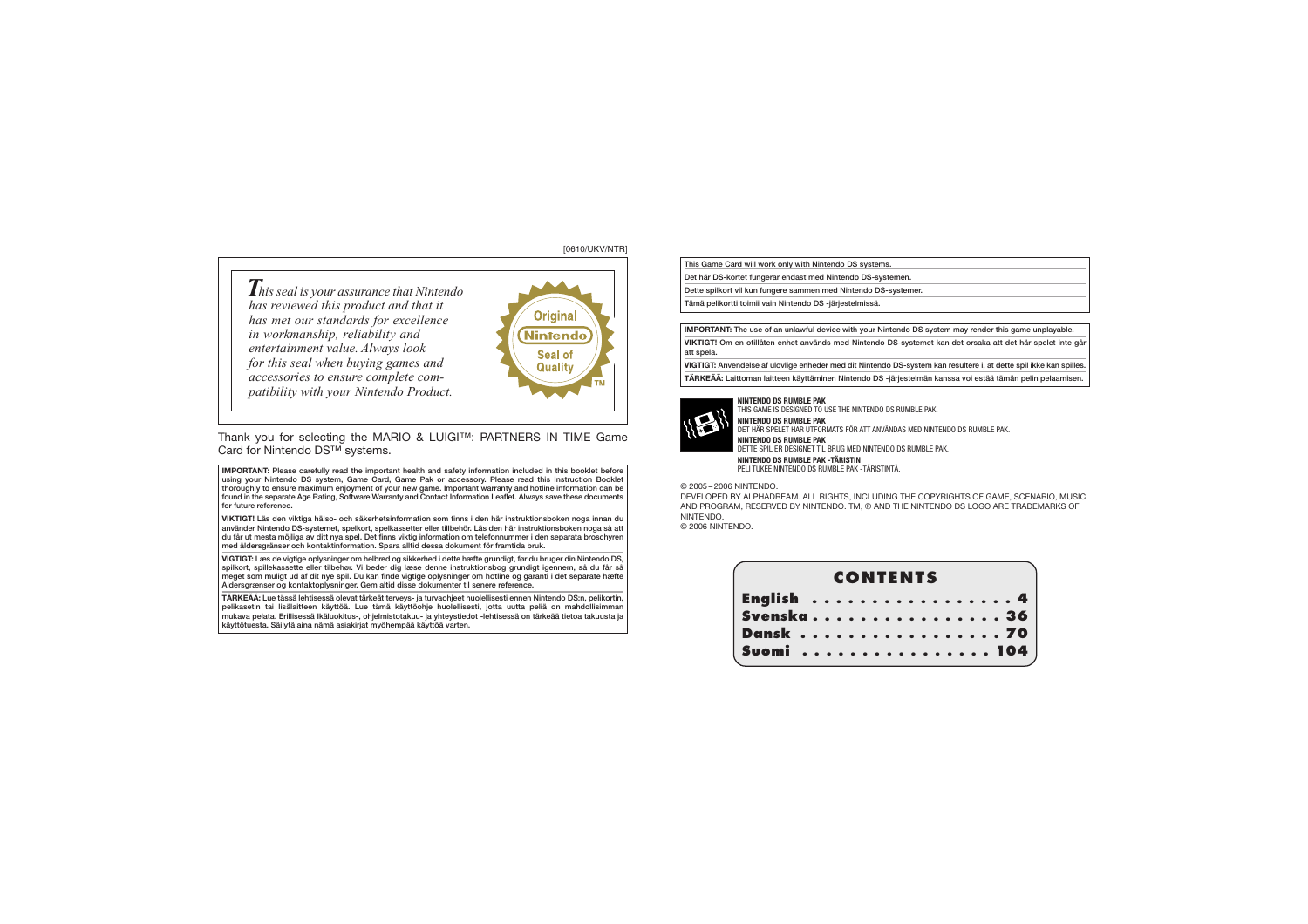## **Contents**

- 4 Prologue
- 5 Characters
- 6 Map Guide and Intro
- 8 Getting Started
- 11 Basic Controls
- 13 Actions
- 18 Field Features
- 19 Battle
- 27 Stuffwell
- 31 Shroom Shop
- 34 Nintendo DS Rumble Pak

## **Prologue**



*One blissful day in the Mushroom Kingdom, genius inventor Professor E. Gadd constructed a time machine, which was fuelled by the awesome power of the COBALT STAR. Princess Peach was overjoyed with his creation, and immediately set off to visit the Mushroom Kingdom's past. Of course, her faithful ward Toadsworth was filled with such worry for his charge that he promptly collapsed.*

*Shortly thereafter the time machine returned, but it was a wreck and it brought back not the princess, but a creepy alien of unknown origin. According to the professor, Princess Peach was stranded somewhere in the past! To top it off, mysterious time holes leading back in time began popping up throughout the castle! Who better to answer the call to adventure than Mario and Luigi? Nobody, that's who!*

*The moustachioed brothers leapt into action, plunged through a time hole, and set off on a rescue mission through time. Once they arrived in the past, the brothers met up with their childhood selves and formed the greatest team of heroes in history. Can the brothers Mario overcome all obstacles and rescue Princess Peach? Only time will tell!*

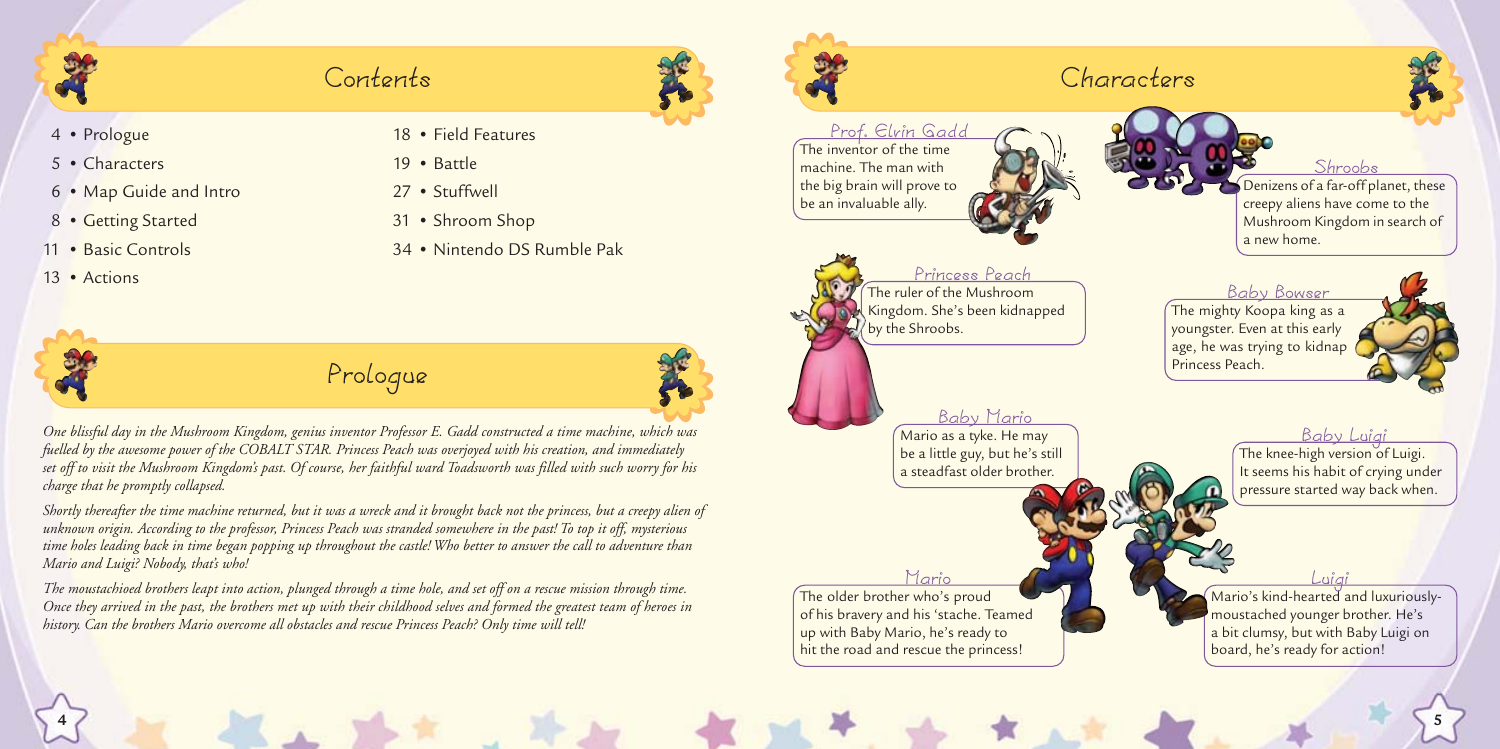

## **Map Guide and Intro**



Mario and Luigi's latest adventure takes place in their homeland, the Mushroom Kingdom. Here's a brief introduction of how the tale unfolds.

## **Map Guide**



Behold the Mushroom Kingdom! A timeless land?



Star Hill **2** Toadwood Forest **3** Yoshi's Island **4** Peach's Castle **5** Toad Town **6** Mushroom Kingdom Past **7** Koopaseum **8** Hollijolli Village **9** Gritzy Desert **10** Thwomp Volcano **11**

Bowser's Castle **1**

The screen shots you see in this manual are colour coded – **purple** borders represent the top screen and **light blue** borders represent the bottom screen.



### **Intro**

## **4-Player RPG**

MARIO & LUIGI™: PARTNERS IN TIME is the story of Mario and Luigi teaming up with their infant counterparts. Take control of both pairs of brothers to move through the game. If you get stuck and can't move forward, stop and take a good look around. There may be features you haven't activated, or actions you haven't tried (page 13). If the enemies are overpowering you, don't give up! The more you fight, the stronger Mario and company will become.



## **Jump on Enemies!**

When you encounter enemies in the field, you can jump on them to engage in battle and get a first strike in! You gain experience points with every battle you win (page 19 – 26).

**6 7**

As you progress through the game, you'll gain access to the Shroom Shop (page 31). Be sure to stock up on the items you'll need to make your adventure a successful one. You can check your supplies by opening up your faithful assistant, Stuffwell (page 27). **Co** Get Prepared<br> **Communication Contract Prepared** 

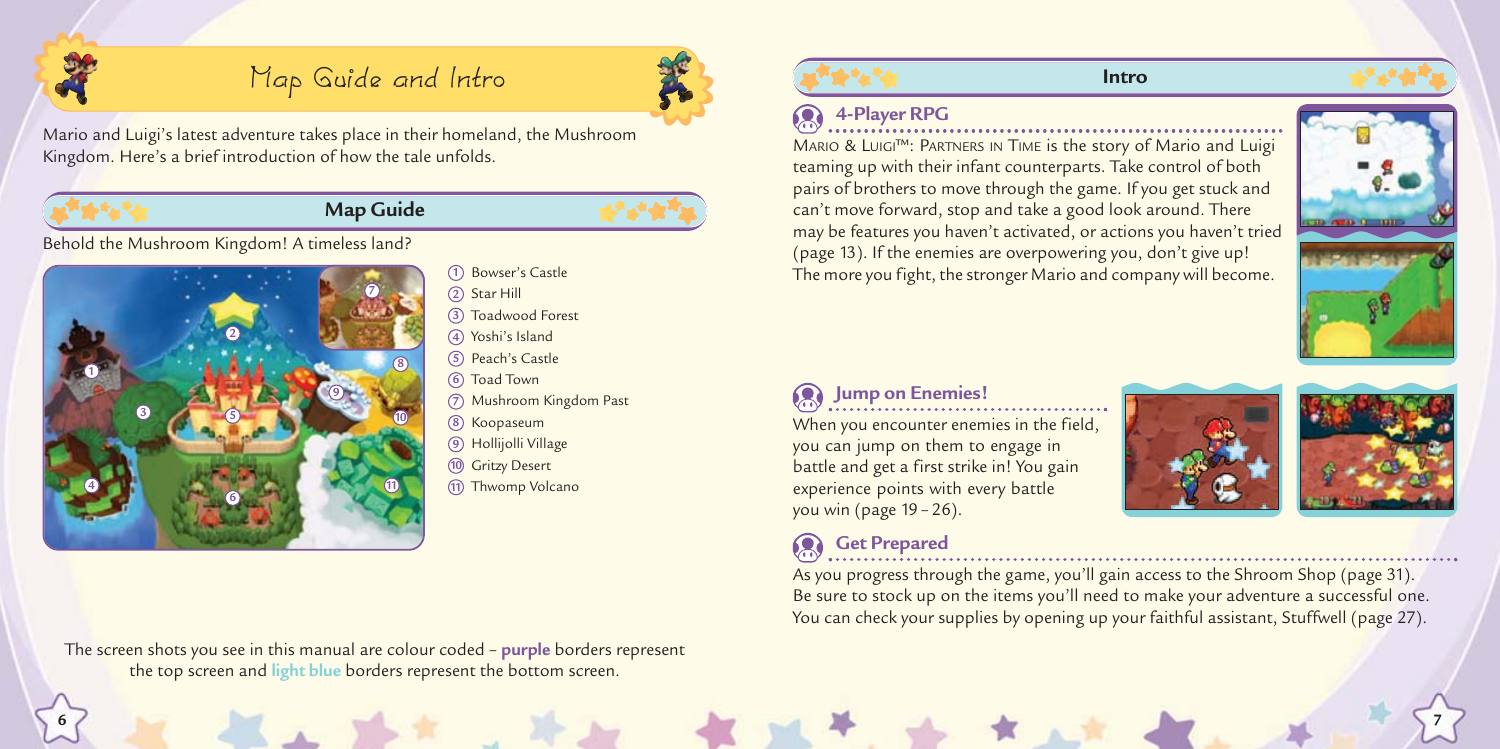

## **Getting Started Load Menu**

Make sure your Nintendo DS™ is turned off, then insert the MARIO & LUIGI: PARTNERS IN TIME Game Card until you hear it click.

Turn the power on and the **Health and Safety Screen** will appear. Once you've read it, go ahead and press any button or touch the Touch Screen.

On the **Nintendo DS Menu Screen**, use the  $\blacklozenge$  Control Pad to select the MARIO & LUIGI: PARTNERS IN TIME Panel, and then press the A Button or simply touch the panel.

If you've changed your system settings to AUTO MODE, this selection process will be unnecessary. Please see the Nintendo DS Instruction Booklet for details.

Once the opening movie has finished and the **Title Screen** appears, press START to move to the **Load Menu**.

The in-game language depends on the one that is set on the console. In this game you can choose between five different languages: English, German, French, Spanish and Italian. If your Nintendo DS system is already set to one of them, the same language will be displayed in the game. If your Nintendo DS system is set to another language, the in-game default language will be English. You can change the in-game language by changing the language setting of your console. For further instructions about how to change language settings please refer to the Nintendo DS Instruction Booklet.

**HERLTH AND SREETY** as restauds confused installation such the Touch Screen to continue **AUTHERC IN THE Di Bountous PI** PICTOCHR 图相



**8 9**



On the **Load Menu**, you can choose which save file you want to start. Select the file with the  $\bigstar$  Control Pad and confirm your choice with the A Button. Save files are numbered and the name of the save file selected appears on the bottom of the screen. You can use the L or R Button to scroll the text.

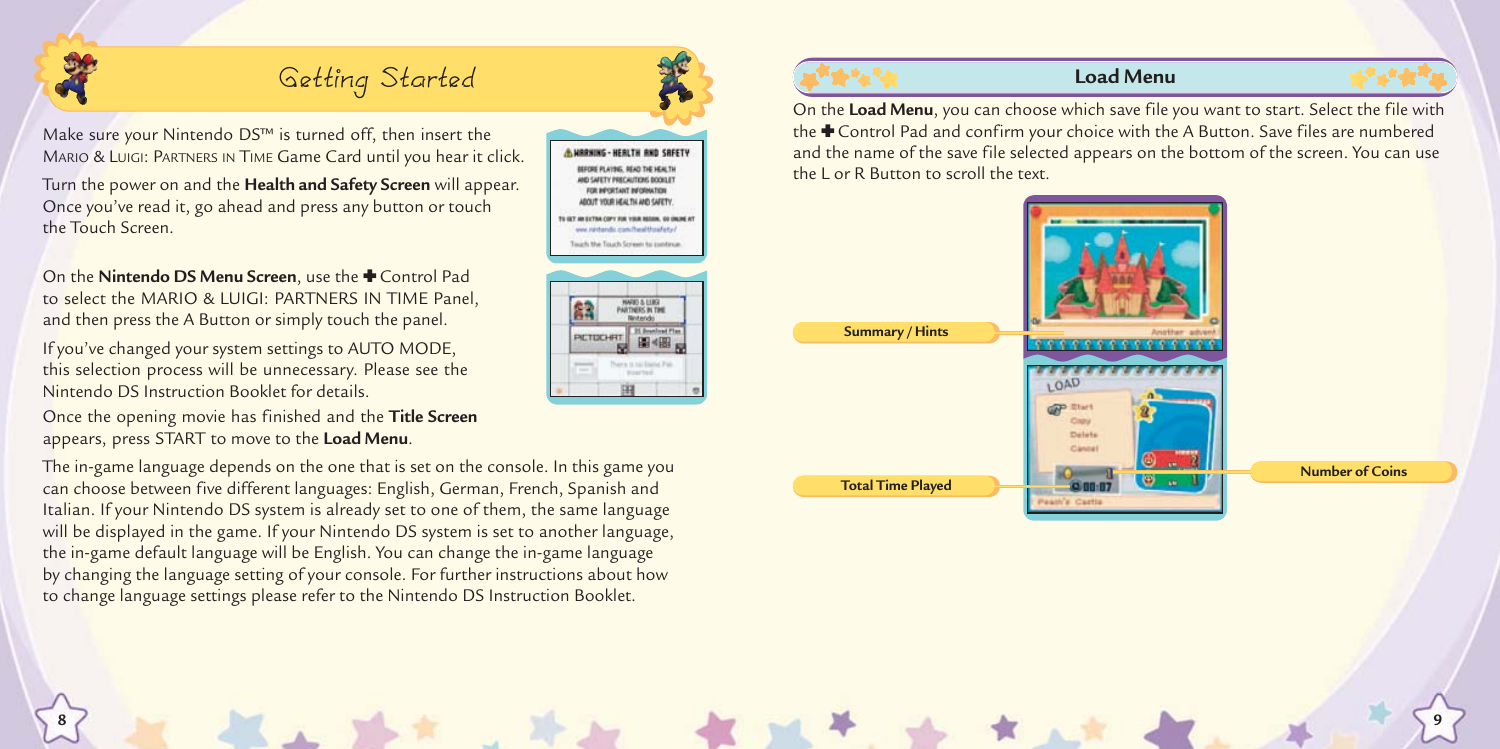- **START** If you have no save files, select this to start from the beginning. If you have a save file, choose this to begin from the last place you saved. **COPY** Select this to COPY a save file to an empty file slot.
- **DELETE** When you want to erase a save file, choose this.
- **CANCEL** Select this option to return to the **Load Menu**.

Once a save file is erased, it's gone for good, so be careful.

## **About Save Files**

You save your in-game progress by using SAVE ALBUMS and you can have up to two save files. You can erase all saved game data by pressing the  $A + B + X + Y + L + R$  Buttons immediately after turning your Nintendo DS on, but remember, erased game data cannot be recovered so proceed with caution.



**10 11**

## **Sleep Mode**

**Menu Controls** If you close the Nintendo DS while the power is on, it will automatically switch to power-saving **Sleep Mode**. It will resume normal mode when opened again.



## **Basic Controls**

Here's a rundown of the basic game controls and how to decipher what you see on the screen as you travel across the Mushroom Kingdom. For detailed information on action commands, check out the aptly-named Action section!

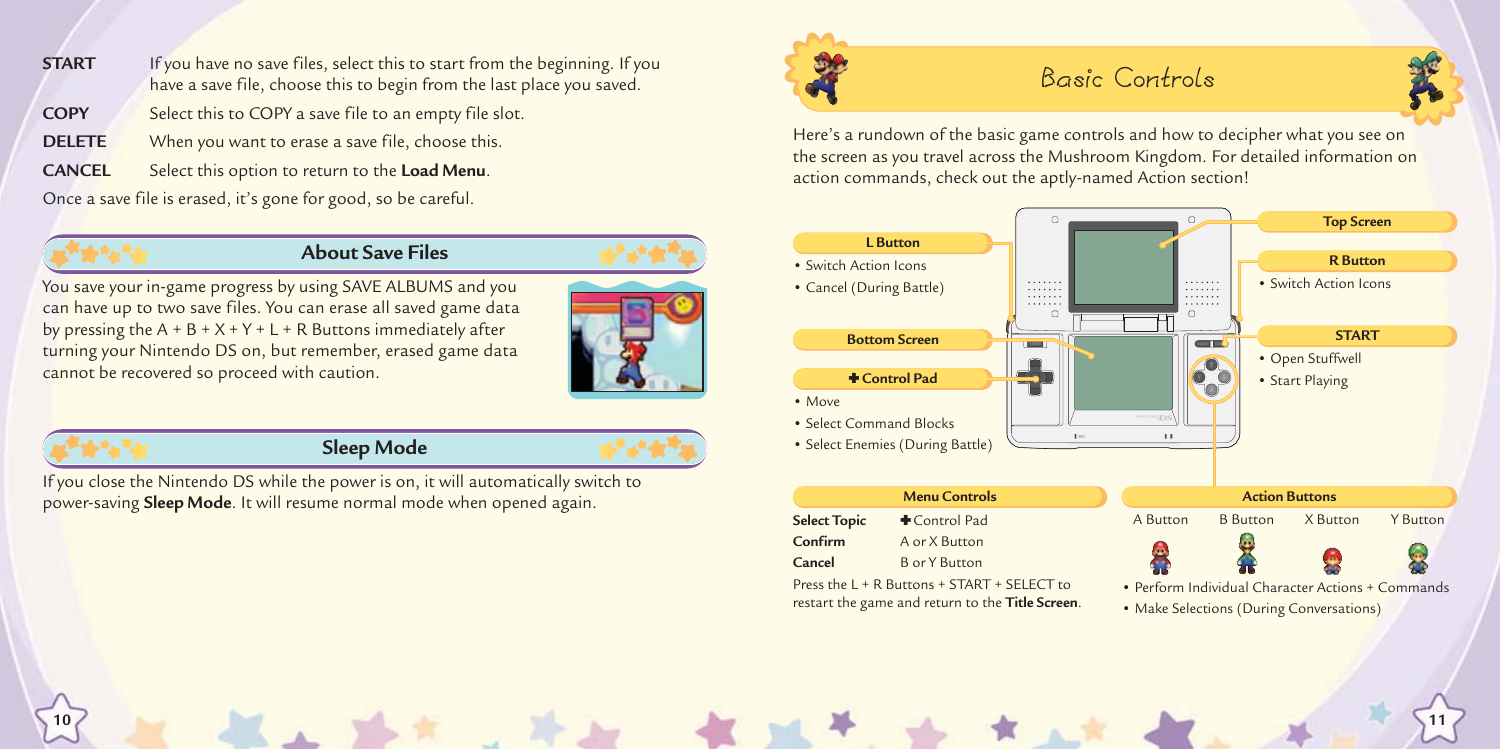## **The Game Screen**



When travelling about, the top screen will display a map while you control the characters and progress through the game on the bottom screen. There are points in the game where the brothers must take separate paths. In these cases, the babies will operate on the top screen while the adults play on the bottom screen.

### **Time Hole**

A gateway between the past and the present.

### **HP (Hit Points)**

The numbers on the left are for Luigi and Baby Luigi, the ones on the right are for Mario and Baby Mario (page 19).

### **Enemy**

One of many baddies you'll face. Run into an enemy and combat begins (page 19)!

### **Features**

There's a wide variety of features and BLOCKS throughout the game (page 18).



### **Separate Paths**

There are times in the game when the Bros. will separate with the babies moving on the top screen and the adults moving on the bottom screen.

## **Number of Coins**

Use coins to buy things in shops (page 31).

### **Current Position**

This shows where the Bros. are in the world.

### **Action Icons**

The actions you can perform with each button show up here.



**12 13**



## **Actions**



Our heroes can perform a whole slew of actions in the field. In the beginning they act individually, but as they move through the game, they'll begin to pick up some other unique moves.

## **Action Buttons**

Each button is assigned to an individual character and pressing a button will cause the corresponding character to perform a specific action. The actions performed will differ depending on the action icon on display at that time.



## **Switching Action Icons**

When you've gained the ability to perform multiple actions, press either the L or R Button to scroll through your available action icons.

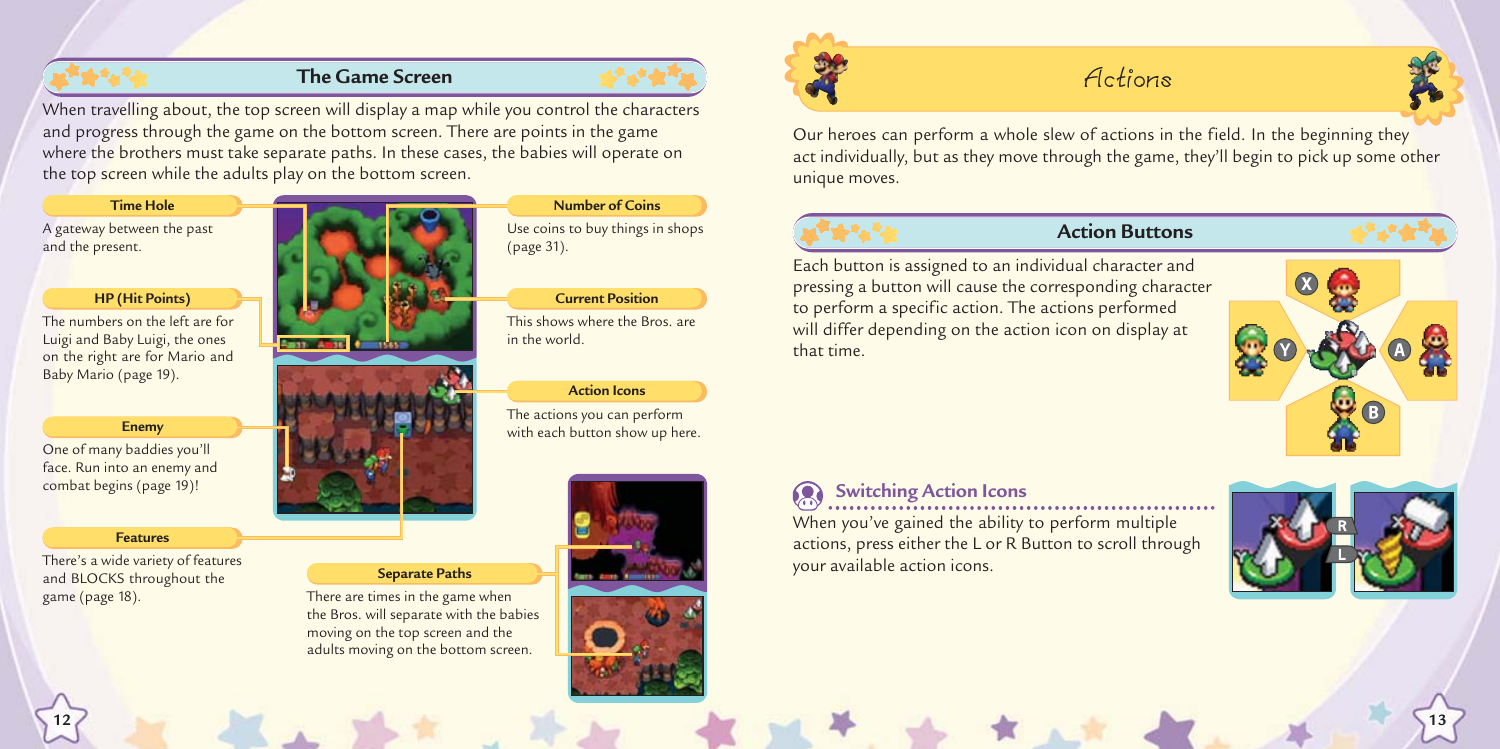In the following section, these icons show which Bros. participate in a given action.

# Mario Luigi Baby Mario Baby Luigi

## **Moving**

Mario or Baby Mario will always lead the way and you move them with the  $\blacklozenge$  Control Pad. When the pairs separate, you can switch control to the babies by pressing either the X or Y Button, and then back to the adults with the A or B Button.







**Adult Pair** Mario and Luigi

- **Baby Pair** Baby Mario and Baby Luigi
- **Adults and Babies Piggyback Mode** (page 16)

## **About the BACK Icon**

When you're in the middle of one of your Bros. Actions (page 17), you can stop by pressing the button that is designated as the BACK Button.







If you see this icon, you can chat with the person in front of you.



**Investigate**

can interact with.



**JUMP** 

8808 blocks from underneath. The adult Bros. can jump higher than by jumping on an enemy, you'll do damage to all enemies when

## **HAMMER**

**14 15**

Once he gets a HAMMER, Baby Mario can swing it with the X Button to break things and activate wall switches. If you strike an enemy with a HAMMER in battle, the enemy may become dizzy.



Use this basic action to jump up small distances, and to hit their diminutive counterparts. If you initiate battle (page 19) the battle begins.

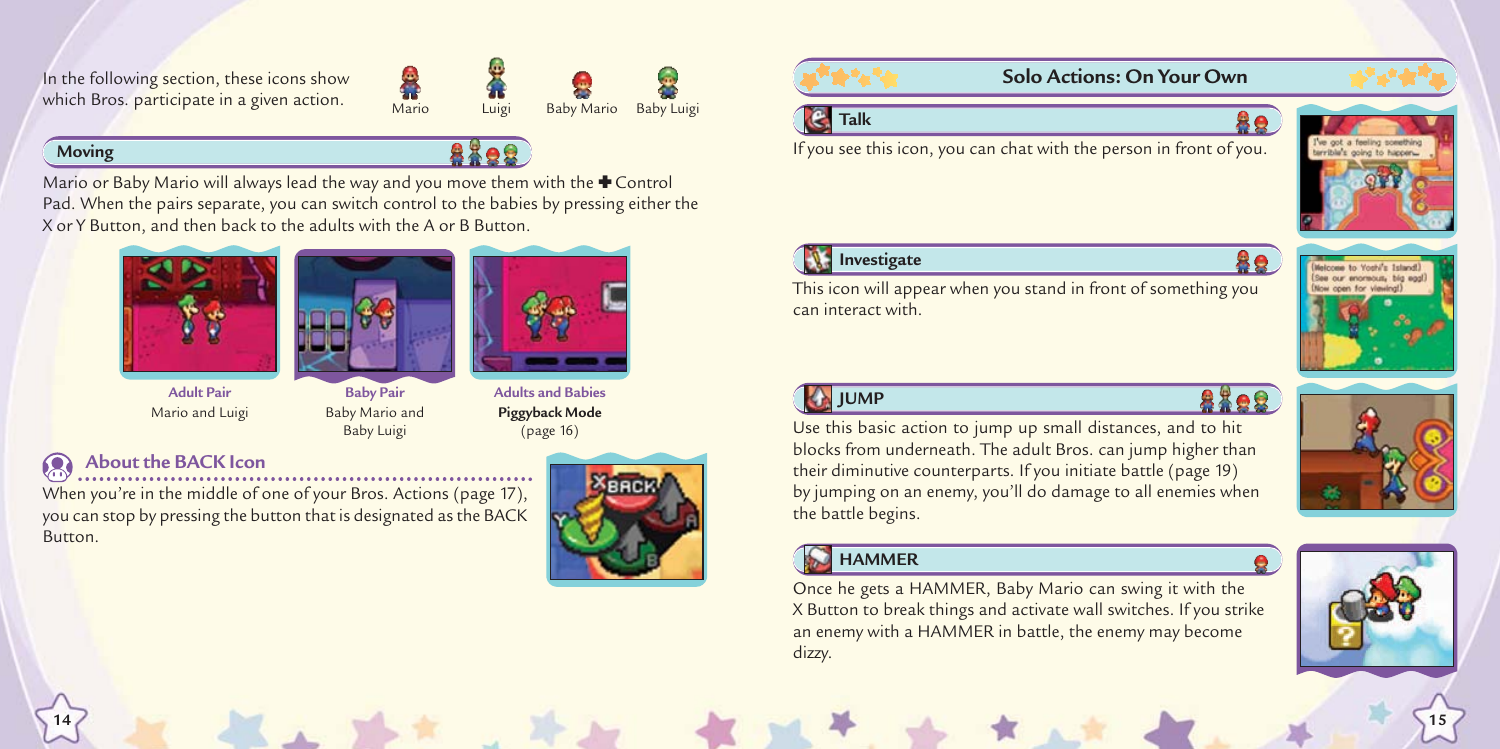## **Piggyback and Piggyback Actions**

## **Piggyback**

8395

When the adults run into the babies or vice-versa, the big guys will pick the little guys up and they'll move together.



## **Piggyback Jumping**

When carrying one of the babies, Mario or Luigi can jump in the air. Press the button corresponding to whichever baby is being carried and the baby will jump and be able to hit blocks too high<br>to normally reach.

## **Baby Toss**

When in **Piggyback Mode**, press the X or Y Button to toss the babies off Mario and Luigi's backs. There are some areas in the field that only the babies can enter, so you'll need this action for these areas.



**Bros. Actions: Adult and Baby Moves**

## **Spin Jump**



Press the B Button and Luigi will jump onto Mario's shoulders. Press the B Button again and the Bros. will spin and rise into the air. Use the  $\blacklozenge$  Control Pad to change the direction they're flying in.

## **Baby Spin** 2008 **Baby Spin**

If the big Bros. come into contact with the babies while spin-jumping, the babies will be caught up in the movement and get sent spinning skyward themselves.

## **Baby Drill**



Press the Y Button and Baby Luigi will jump onto Baby Mario's shoulders. Press the Y Button again and the babies will spin like a drill and burrow into the ground. Take note, there are some areas too hard for the babies to drill into.

## **Bros. Ball**



Press the A Button and Mario and Luigi will huddle together and form a ball. Use the - Control Pad to control where they roll. To break out of ball formation, press either the A or B Button.

## **Baby Cakes**

**16 17**

The big Bros. can flatten the babies if they roll into them while in ball form. The wafer-thin babies can then slip into tiny spaces and float about on strong winds. The babies will return to normal shape after a few moments.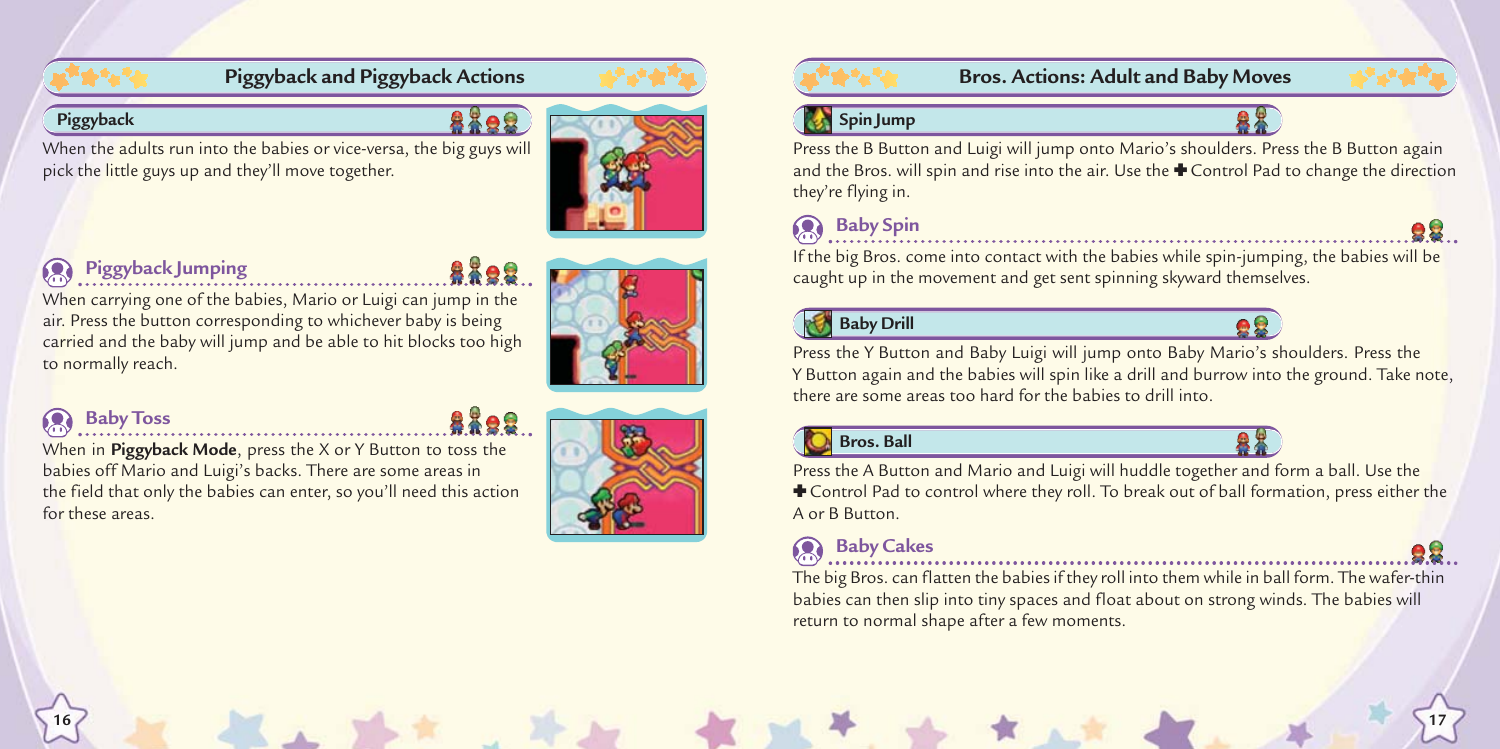

## **Field Features**



The game field is filled with an assortment of features like blocks and switches. Here are just a few that you encounter on your journey. To activate them, try hitting them from below, above, or whatever else you can think of.

## **SAVE ALBUMS**

Hit one of these blocks to bring up the **Save Menu**. On this menu, you can choose to SAVE & CONTINUE, SAVE & QUIT or CANCEL.

Saving will overwrite the save file. Warning! Once a file is overwritten, that file cannot be retrieved.



## **Warp Blocks**

Jump up and hit a warp block and a pipe will appear, allowing your companions to join you.

### **4-Minion Switches and Trampolines**

You'll use panels and trampolines to move through the field. Some of these require all four Bros. to activate while others need only two.



## **Battle**



If you make contact with an enemy on the **Field Screen**, you'll immediately move to the **Battle Screen** and begin combat. Jump on an enemy on the **Field Screen** and you'll land the first blow in the battle, doing damage to all the enemies you face. Be careful: if an enemy hits Mario from behind on the **Field Screen**, he'll start combat on his backside.



**18 19**

## **The Battle Screen**



In battle, the first move goes to the character with the highest speed rating (page 29). When it's Mario's turn to attack, select a command block and start taking out the baddies. Once all the enemies have been defeated, the battle's over and the **Battle Results Screen** (page 25) will display. If Mario and company lose all of their HP, the game is over. If this happens, you can restart from your last save point or choose to return to Peach's Castle. When the big Bros. are carrying the babies, they will be the ones to fight, but if they fall, the babies will continue fighting in their stead.

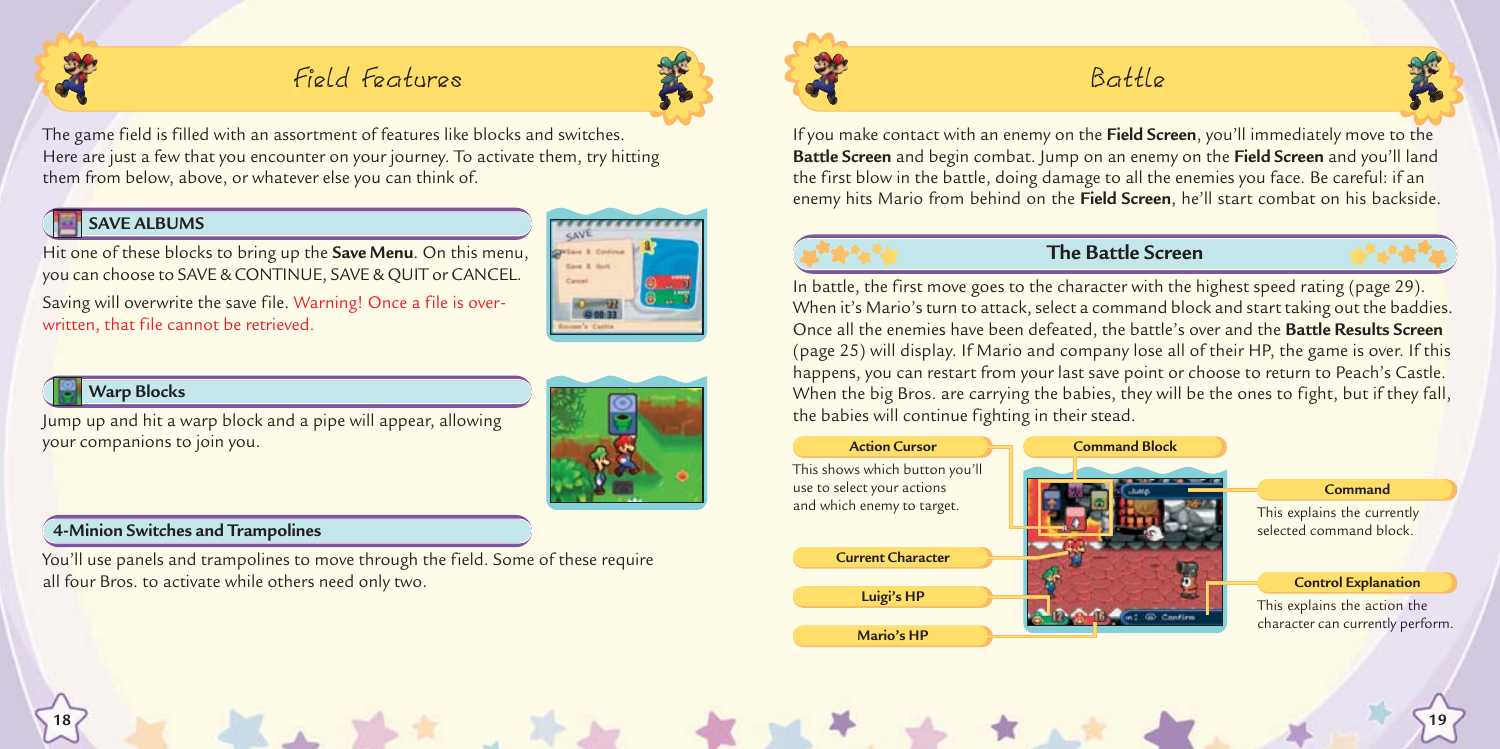These blocks select the actions the characters will perform. Additional blocks will become available the farther you progress in the game. Select a command block with the  $\bigstar$  Control Pad, then jump up, hit the block, and confirm your choice with the corresponding action button. You can cancel selections by hitting the BACK Block or pressing the L Button.



## **JUMP (Solo Attack) (page 22)**

JUMP on enemies to harm them. You cannot cause damage to enemies with spikes on their heads.

## **HAMMER (Solo Attack)**

The babies use HAMMERs to attack their foes. The adult Bros. can use HAMMERs, too, as long as they're carrying the babies.

## **Bros. Item (Bros. Attack) (page 23)**

Use a Bros. Item to attack, The way you attack will differ depending on the item being used.

### **Item (page 33)**  $\bullet$

Use items to restore health and boost defences.

## **Run**



Enemy attacks can sometimes throw the Bros. into dangerous conditions. Wait until the effects wear off or use a REFRESHING HERB (page 33) to speed up the process. **Command Blocks Altered States Altered States** 



Become too disorientated to move.



**POISON** Take damage over a period of time.



Take damage and be unable to move.



**POW DOWN** Lose some attack strength.



**20 21**

**DEF DOWN** Lose some defensive strength.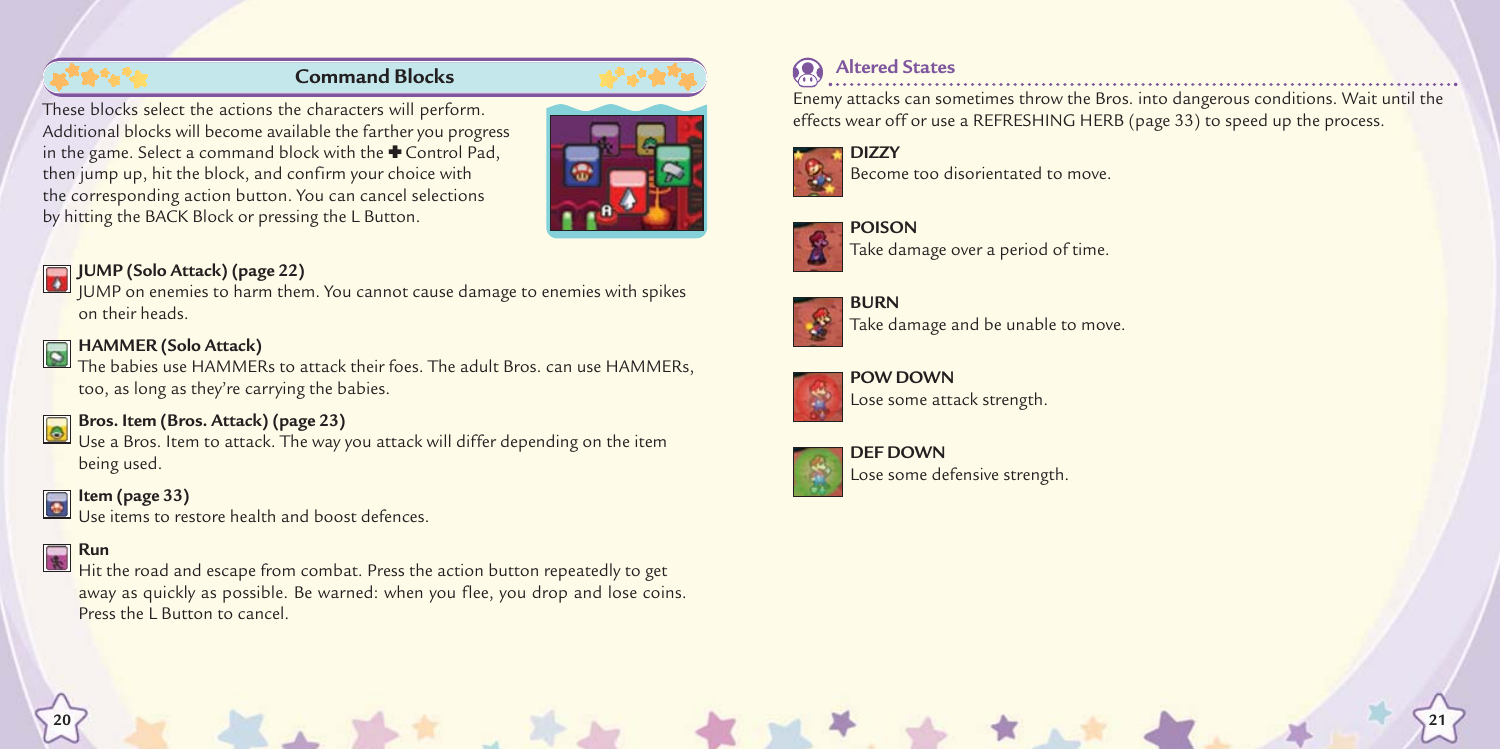## **Solo Attacks and Bros. Attacks**



Solo attacks occur when one of the Bros. jumps on or uses a HAMMER against an enemy. Bros. attacks occur when the adults, the babies, or both pairs co-operate and attack together. Whether you attack solo or as a team, do your best to use action commands (page 20) to inflict the most damage possible.

## **Solo Attacks**

Solo attacks are the basic moves used by Mario and Baby Mario, or Luigi and Baby Luigi to take on enemies. The adults' solo attack is JUMP, and the babies' solo attack is HAMMER. Choose one of these commands, select an enemy to attack, and press the button that corresponds to the brother who's attacking to deliver maximum damage.





When using IUMP. a big brother chooses the target.

Press the big brother's button just as he's landing on the enemy.



When using HAMMER, a baby chooses the target.



Press the baby's button to make the baby swing.

**22 23**

## **Bros. Attacks**<br> **Bros. Attacks**

You can only use Bros. attacks when the brothers are together. Bros. Items cannot be used when Mario and Baby Mario, or Luigi and Baby Luigi are attacking separately. There are even some Bros. Items that can only be used when all four Bros. are together.







When you use a GREEN SHELL, one of the babies will ride the shell.

## **Check the Controls**

There are lots of Bros. Items (page 30) and you use them all in different ways. When you select an item, the top screen shows how to use the item, so be sure to take a look.

Press the Bros.' buttons when the shell approaches to kick it back and forth. When the shell hits an enemy, hit the corresponding baby's button for extra damage!

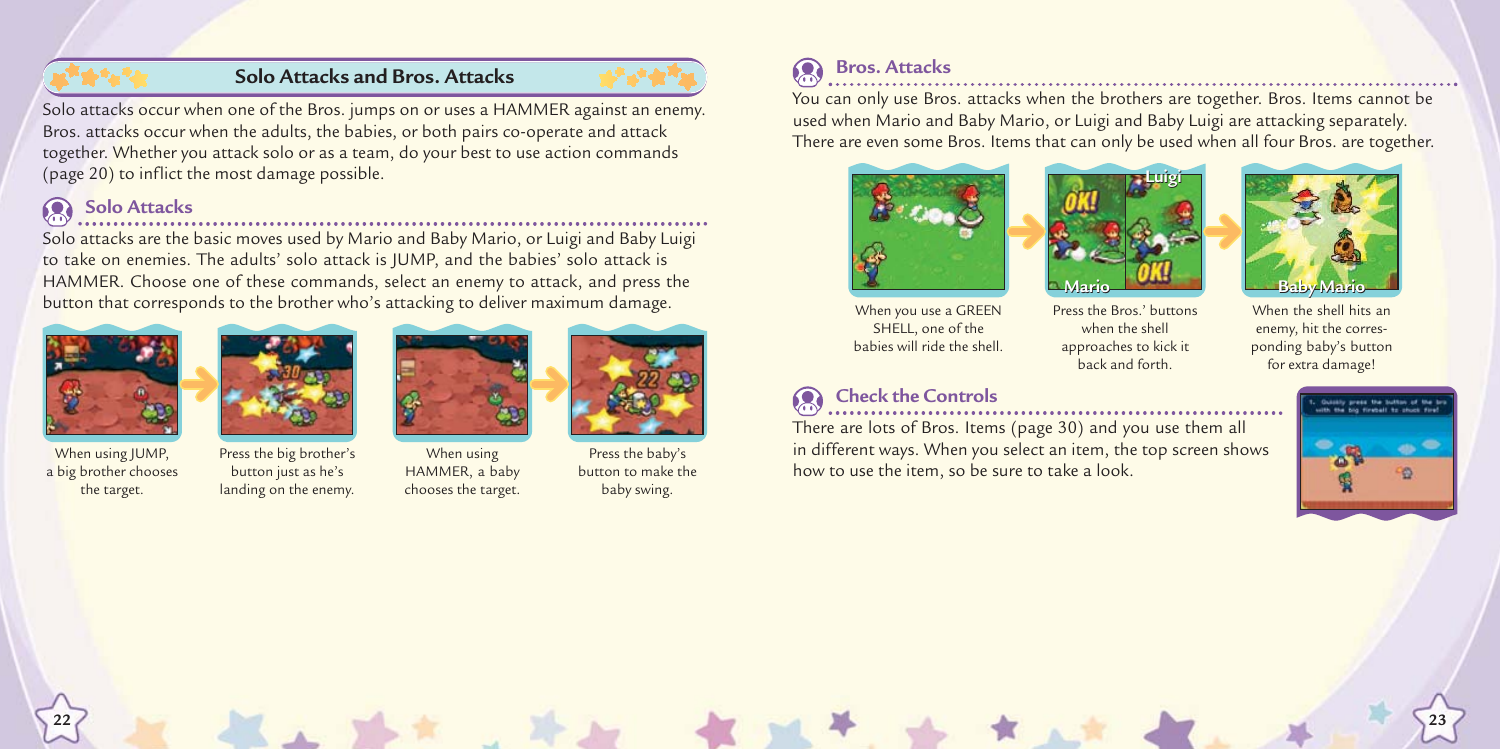## **Battle Hints**

When in battle, you can increase the damage you do with an attack by pressing the corresponding action button at the critical moment. This is called an action command. When using a Bros. Item (page 30), a successful action command keeps the attack going, and the attack continues as long as you keep performing successful action commands. The buttons used for action commands differ depending on how you attack, so be sure to double-check before you begin.

When carrying the babies, the big Bros. do the majority of the attacking, but depending on the timing, pressing the X or Y Button will get the babies in on the action too.



Action Command



## **Defensive Tips**

When under attack, Mario and company can dodge and even counterattack. Watch the enemy attacks and press the correct action button to jump on enemies or smack them with HAMMERs. Pull off successful counterattacks to hurt enemies without taking damage yourself.



### **Battle Results Screen**

After all the enemies have been defeated, you'll receive EXP (page 29), coins, and some times items as well. However, any brother who has 0 HP at the end of a battle will not receive any EXP. To avoid this, be sure to use healing items like 1-UP MUSHROOMS in combat when needed.



**24 25**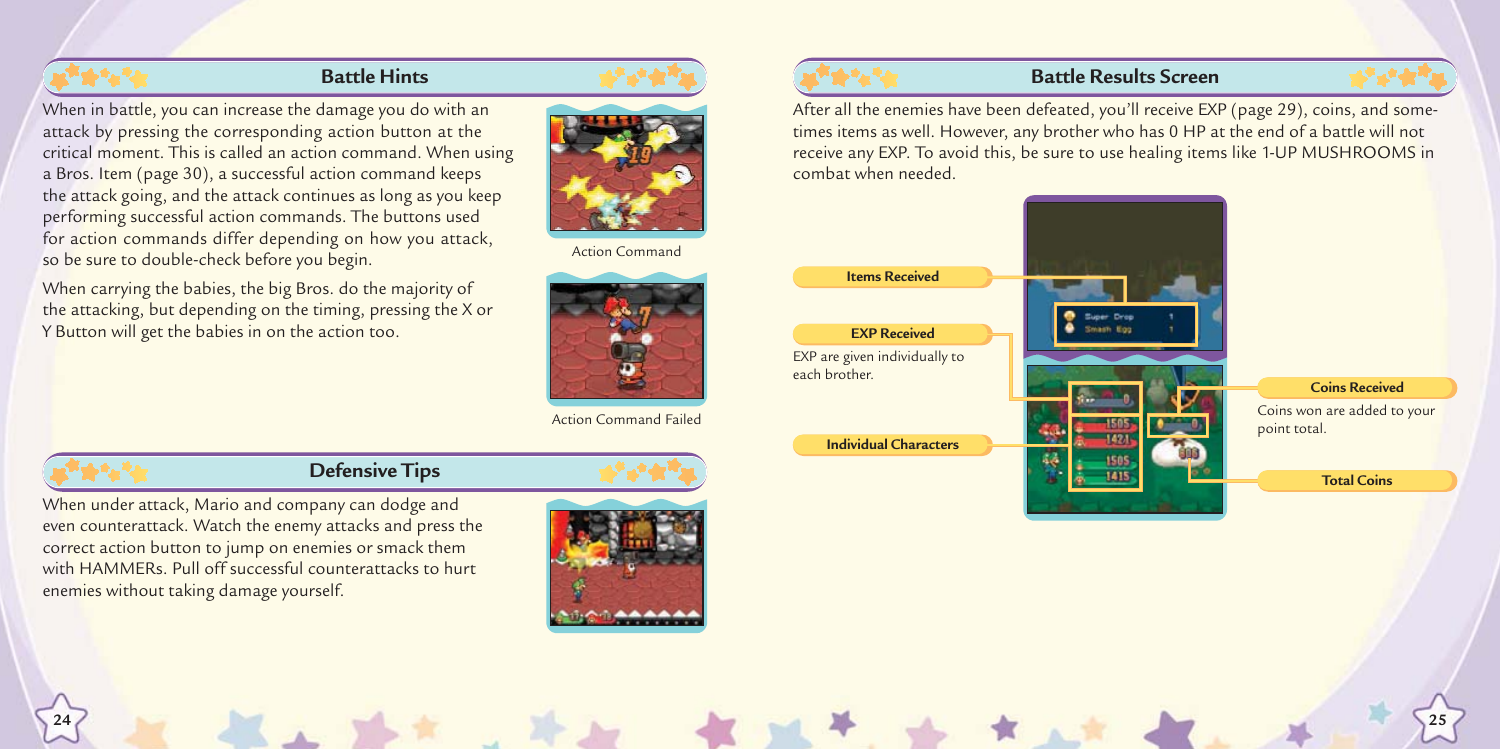When a brother earns a certain amount of EXP, he'll move up a level and his stats (page 29) will increase too. You'll also get to select one stat to receive special bonus points.



Use the  $\blacklozenge$  Control Pad to move the BONUS Icon up or down to select a stat, then press the A, B, X or Y Button. Press the L Button if you want to cancel your choice. While the BONUS Numbers are in motion, press the A, B, X or Y Button. The number that stops in the icon will be added to the selected stat.



**BONUS Icon**



Press START in the field to open Stuffwell and use items, equip items or just check stuff out. Press the B Button, Y Button or START to close Stuffwell and return to the **Game Screen**.



**26 27**

## **What's Inside?**

Use the  $\blacklozenge$  Control Pad to move the magnifying glass to a menu, then press the A or X Button to confirm. Menu items will increase as you progress through the game. To return to the game, press START, the B or Y Button.



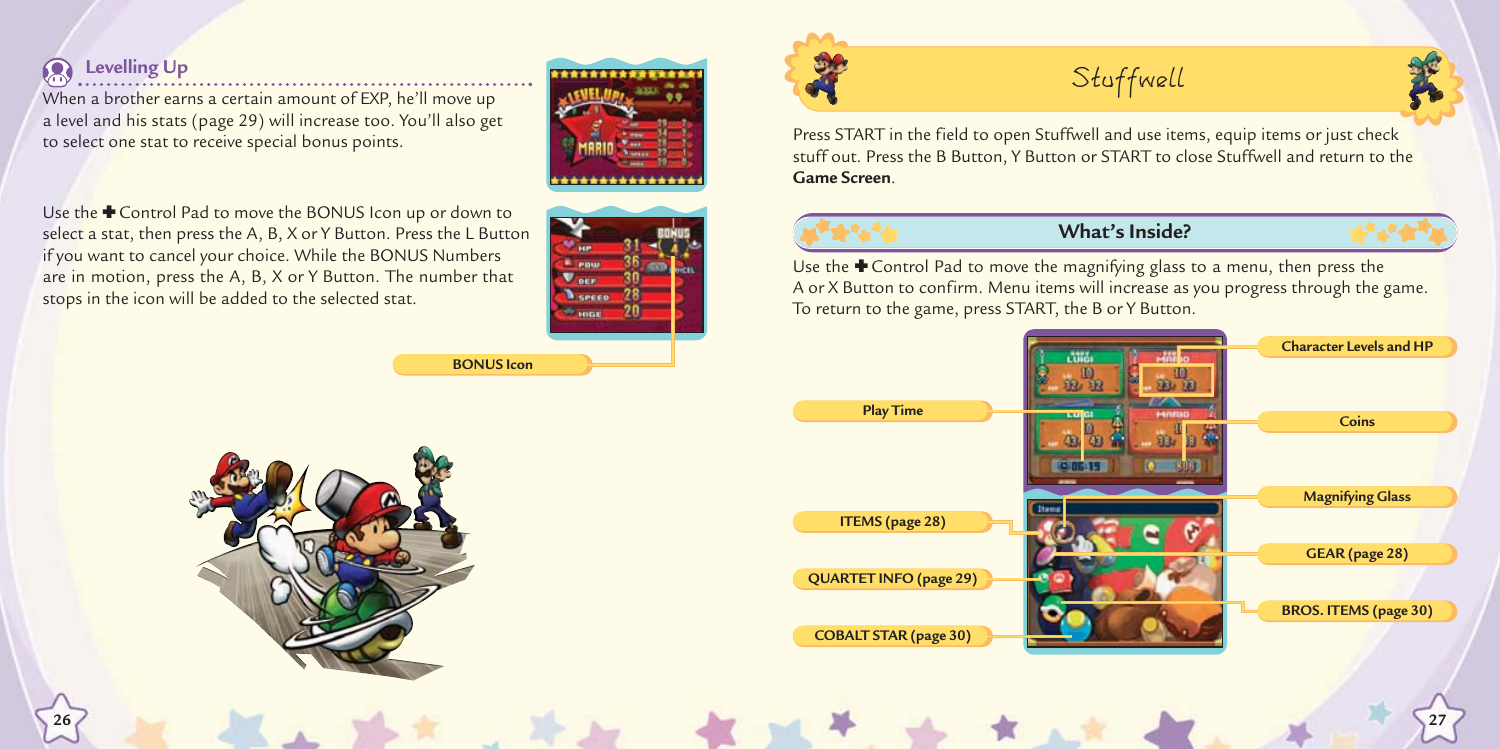## **ITEMS**

Come here to see or use items you're carrying. If you use an item designed for one character, you'll need to select that character.



## GEAR

This is the place to look at or equip BADGES or clothes. To equip gear, you first need to choose either BADGES or clothes, pick the individual badge or CLOTHING, and finally select which brother will equip it. Use left and right on the  $\bigstar$  Control Pad or the L and R Buttons to select a brother.



### **Equipped Icon**

The following icons indicate which brother has which gear equipped.

- $E =$  Mario
- $e =$  Baby Mario
- $E = \text{Luigi}$
- $e =$  Baby Luigi

## **QUARTET INFO**

Need to see what Mario has equipped? What Luigi's DEF is? All the detailed information you need on all the brothers is available here. Use left and right on the  $\bigoplus$  Control Pad or the L and R Buttons to switch brothers.

### Current and max HP. If the current HP is 0, the brother cannot fight. **HP**

### **POW**

Attack power. The bigger the number, the more damage the brother deals.

### **DEF**

**28 29**

Defensive strength. The bigger the number, the less damage the<br>brother takes



Movement speed. The bigger the number, the earlier the brother attacks in battle.

**SPEED**

### **EXP**

Current experience points. Experience points are gained by winning battles. Gain the amount shown by NEXT to level up.

### **Equipped BADGES & Clothes**

### **STACHE**

Moustache style. The higher the number, well... let's just say that higher is better.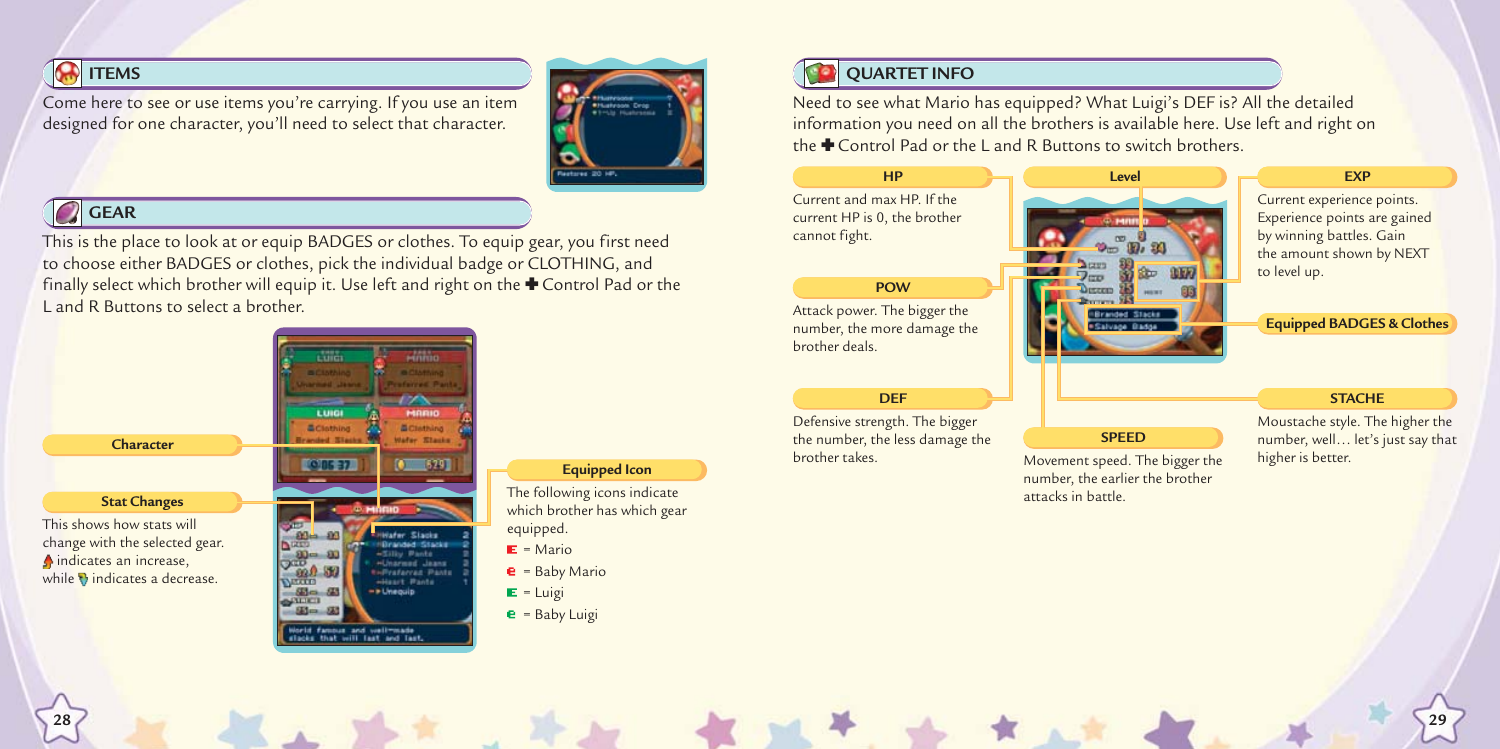## **BROS. ITEMS**

You can check all the items you can use to attack with in battle. Select an item and instructions for using that item will appear on the top screen. If you plan to use an item in battle, come here first to make sure you know how to use it.



## **How to Use**

Instructions are different for each item.

### **BONUS Effects**

Some items will alter the conditions of enemies when used.

## **Shroom Shop**



Once you've reached a certain point in the game, the SHROOM SHOP will open for business within Peach's Castle. Use the coins you've earned to buy items and equipment. Who knows, you may even find other shops as you travel along!



## **Shopping**

The left side of the counter is for recovery ITEMS and BROS. ITEMS. The right side is for gear. Approach either side and speak to the sales-Toad to make the **Corresponding Menu** appear.





## **TARGET**

This shows who the weapon will target. This is how you can tell if the item's good for attacking single or multiple enemies.



## **COBALT STAR**

COBALT STARs are the keys to this adventure. When you need to see how many you have, come here.



**30 31**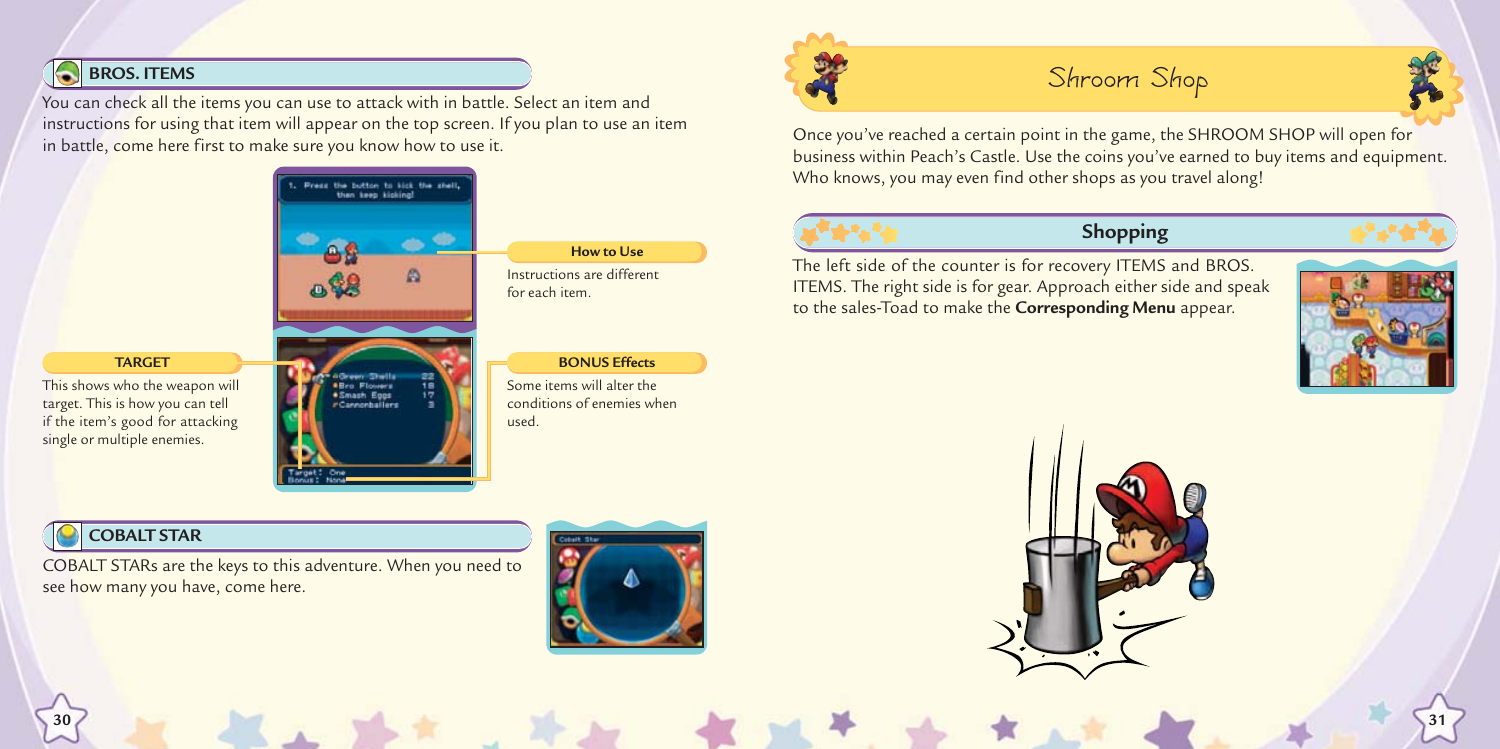### **Buying**  $\Omega$

To purchase something, you must first choose the type of item you want to buy, choose the individual item, and finally select YES on the **Confirmation Screen**. Press the B or Y Button to cancel.



## **Selling**

If you wish to sell ITEMS, select SELL to bring up a list of the ITEMS you can sell. Press the B or Y Button to cancel.



### **Item Introduction**  $\Omega$

Here are a few of the ITEMS Mario and Luigi will use on their adventure.

**Recovery Items MUSHROOM** Restores 20 HP.

### **1-UP MUSHROOM**

**32 33**

Revives a brother, with one-half of his HP.

### **MUSHROOM DROP**

Restores 15 HP to everyone in your party.

## **REFRESHING HERB**

Restores your condition to normal.

## **Bros. Items**



### **BRO FLOWER** Chuck fireballs at enemies.



**CANNONBALLER** Shoot out of a cannon and land on enemies' heads.